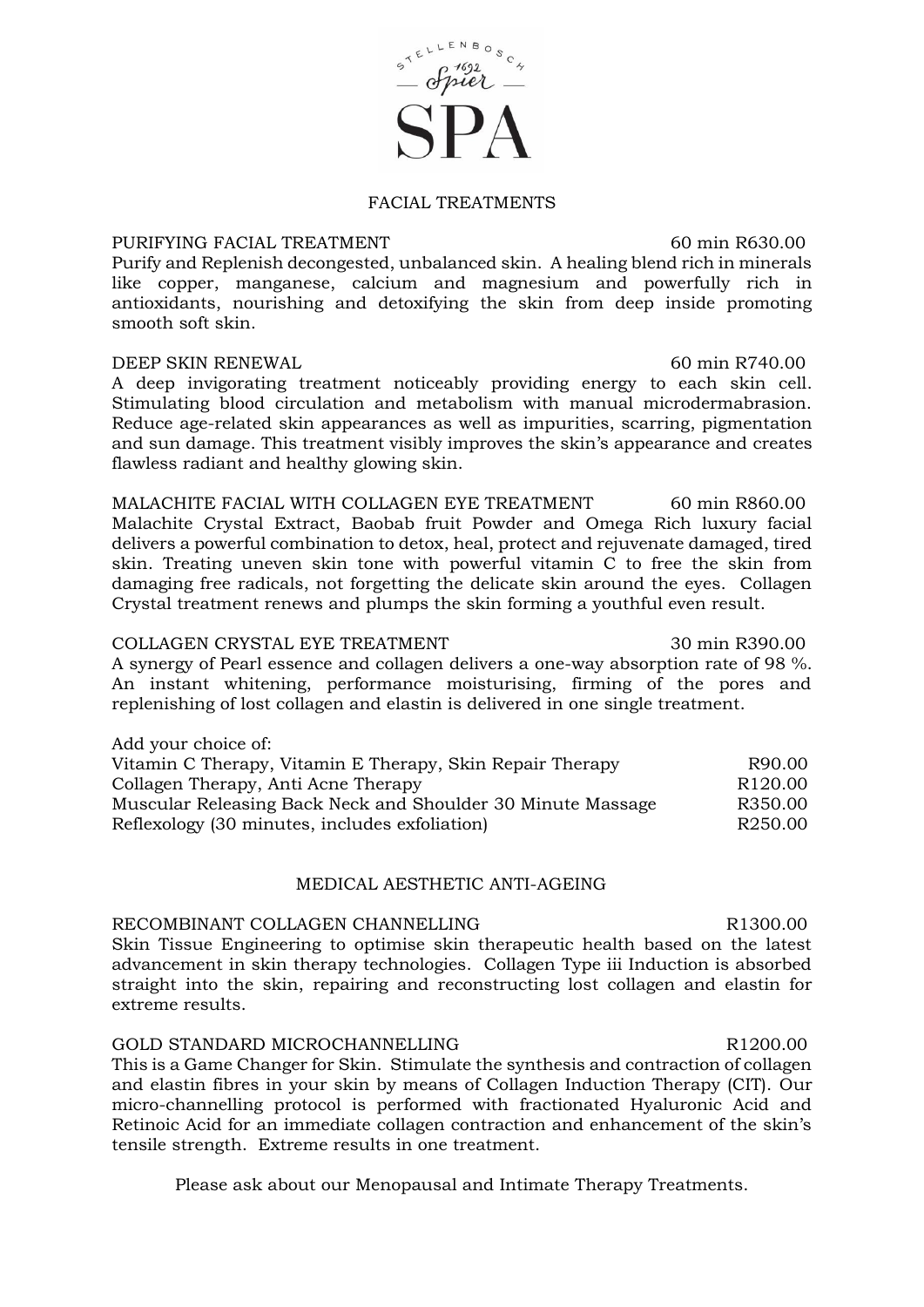## THERAPEUTIC MASSAGES

| Back Neck and Shoulder Massage                          | 30 min R480.00<br>60 min R590.00 |
|---------------------------------------------------------|----------------------------------|
| <b>Full Body Massage</b>                                | 60 min R670.00                   |
|                                                         | 90 min R960.00                   |
| Add your choice of:                                     |                                  |
| Hot Stone                                               | R80.00                           |
| Deep Tissue                                             | R80.00                           |
| Herbal Extract Spinal Therapy:                          |                                  |
| Calm: Passiflora and Lemon Balm                         | R55.00                           |
| Cell Oxygenation: Ginseng, Kola and Liquorice           | R55.00                           |
| Vitamin C: Rosehip and Rosehip Extract                  | R90.00                           |
| Aromatherapy Blend:                                     |                                  |
| Calm: anxiety, stress, insomnia, calms the mind         | R <sub>60.00</sub>               |
| Uplifting: feeling down, need to lift the mind and body | R60.00                           |
| Immune boosting: increase immune defences               | R90.00                           |
| Reflexology                                             | 45 min R450.00                   |
| Stress Relief Scalp and Neck Massage                    | 30 min R420.00                   |

### VINE THERAPY

Spier Spa Signature Treatment 2 hour R970.00 Neroli & Grapeseed Back & Neck Exfoliation. Detox Spinal Back Wrap. Pressure Point Scalp Massage. Muscle Release Foot & Leg Massage. Back, Neck and Shoulder Massage

| HANDS AND FEET       |                |
|----------------------|----------------|
| Manicure             | 60 min R390.00 |
| Pedicure             | 60 min R450.00 |
| Silky Soft Foot Peel | 20 min R120.00 |
| Re-varnish           | R80.00         |
|                      |                |

### SMOOTHING

| Half leg wax / Arm wax  | 30 min R220.00 |
|-------------------------|----------------|
| Full leg wax            | 1 hour R320.00 |
| Underarm wax / Face wax | 20 min R200.00 |
| Lip / chin / brow wax   | 15 min R120.00 |
| Bikini wax              | 30 min R180.00 |
| Brazilian wax           | 40 min R280.00 |
| Hollywood wax           | 1 hour R320.00 |
| Back wax                | 45 min R320.00 |
|                         |                |

VOUCHERS Choose any of the above as a gift, incentive or a thank you.